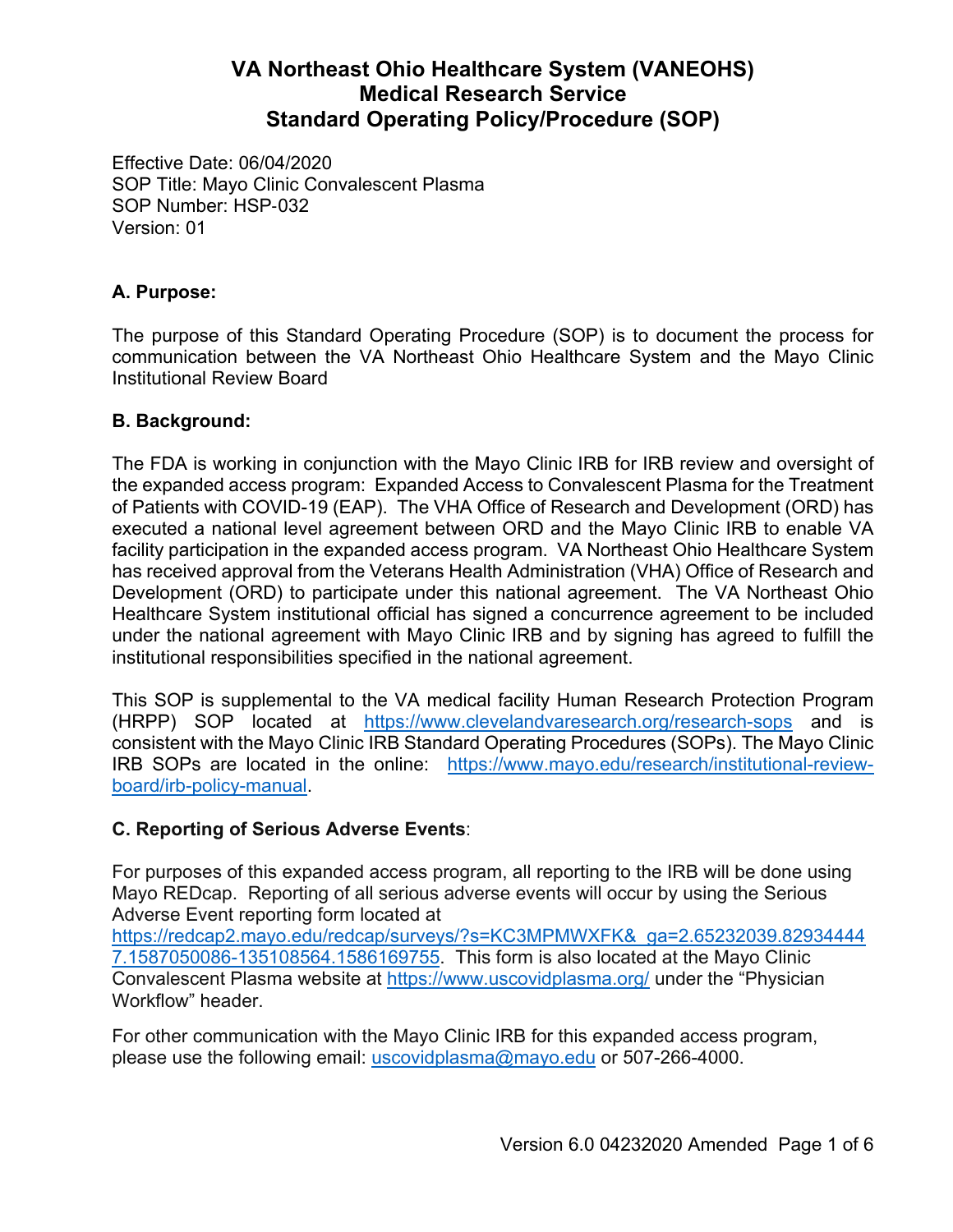The Mayo Clinic REDCap database resides behind multiple layers of physical security. Additionally, when a user submits a form, it is transmitted with a secure Https encrypted connection. All inbound network traffic is monitored 24 hours a day and any web traffic without the proper, secure token will be immediately blocked. This has been approved by the FDA.

### **D. FWA Updates**:

No updates to the FWA or VA Addendum are required to rely on the Mayo Clinic IRB.

#### **E. Institutional Official Responsibilities:**

- VHA and Mayo Clinic IRB Authorization Agreement and Division of Responsibilities. (1) The VA Northeast Ohio Healthcare System Institutional Official (IO) reviews the national This agreement replaces the VA Memorandum of Understanding (MOU) for IRB services (VHA Handbook 1058.03).
- (2) The VA Northeast Ohio Healthcare System Institutional Official (IO) signs the facility agreement document concurring with the VHA and Mayo Clinic IRB national authorization agreement and agreeing to fulfill the facility responsibilities.
- (3) The Office of Research Oversight (ORO) does not require updates to the agreement for changes of Institutional Officials.
- (4) Formally reports unanticipated problems, serious and/or continuing non-compliance, and suspension or termination of study activities originating at VA Northeast Ohio Healthcare System as required by VA policy to ORO and external federal agencies or oversight bodies.

#### **F. Research & Development Committee (R&DC) Responsibilities:**

- allowed by local policy. (1) The R&DC may review the protocol by convened or designated review procedures as
- (2) Ensures that the investigator and study personnel have the resources, experience and training needed to conduct the EAP, all members of the team have been credentialed, privileged, have an approved Scope of Practice if applicable, and have completed training required by VA and the IRB in the protection of human subjects.
- (3) Oversees the local regulatory aspects of the EAP and reviews protocol non-compliance reports.
- (4) Ensures protocol is compliant with VA Northeast Ohio Healthcare System requirements related to the protection of human subjects.
- (5) Ensures the VA Northeast Ohio Healthcare System conflict of interest policy will be followed, and relevant determinations and/or management plans will be forwarded to Mayo Clinic IRB per the IRB SOPs.
- (6) Reviews all determinations by the IRB of any reported incidents or unanticipated problems and/or serious or continuing noncompliance for acceptance or further action. Ensures any remediation is completed.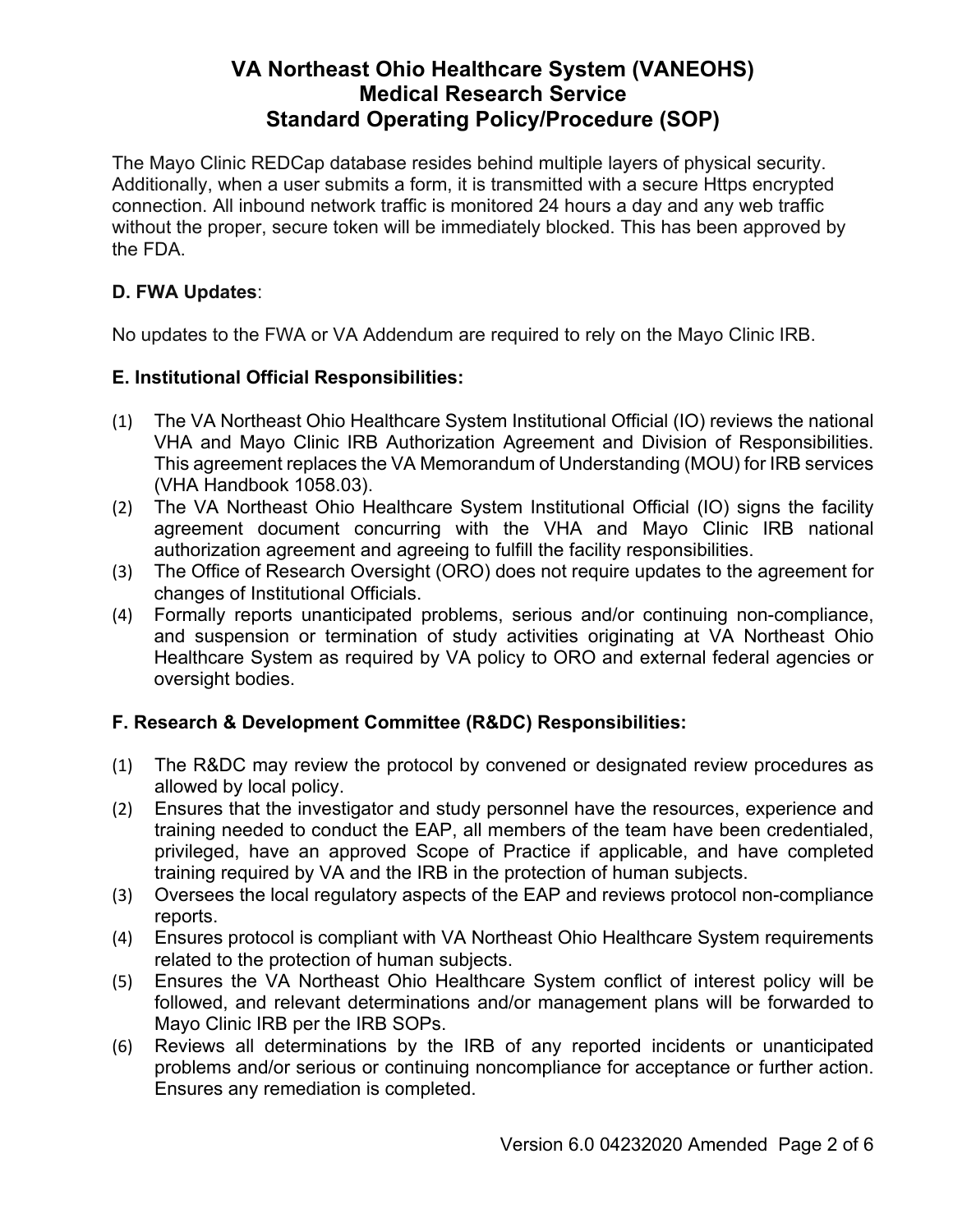- (7) Is authorized to observe any aspect of the EAP process including observing the informed consent process. The IRB retains the authority to direct this to be done when necessary by VA Northeast Ohio Healthcare System.
- (8) Ensures reviews by any R&DC subcommittees are complete before the study is approved.

*Please note: SRS review is not required.* 

- (9) Ensures that the study may not begin at VA Northeast Ohio Healthcare System until the R&D Committee approves the EAP study and the ACOS/R notifies the Principal Investigator in writing that he/she is authorized to initiate the study.
	- a. If multiple Investigators register to be Principal Investigators, only one R&D Committee approval of the protocol is required. However, the ACOS/R&D letter must include the names of all of the Principal Investigators.
- (10) Conducts an annual review of the Mayo Clinic IRB and submits to the VA Facility Medical Center Director as required by ORD policy in VHA Directive 1200.01. ORD's recommendation for this review is whether policies and procedures were followed for review and approval of the protocol. However, the review can include, but is not limited to, communication between entities, changes in MOUs or other agreements, change in processes, and challenges.
- (11) Provide a mechanism to receive and address concerns from local study participants and others about the conduct of the EAP.
- (12) Ensures formal notification in a timely manner to the IRB whenever there is a proposed change in Principal Investigator.
- (13) Notify the IRB when a regulatory deficiency has been cited on an audit that occurred during the time that the IRB was responsible for study oversight.
- (14) Determine if non-Veterans should be enrolled in a study at VA Northeast Ohio Healthcare System.

*Please note: VA Facility Privacy Officer review is not required.* 

### **G. VA R&D Service/Office:**

- (1) Verifies that the following forms and agreements are signed and executed by the VA Northeast Ohio Healthcare System prior to use of the Mayo Clinic IRB and maintained in a current status:
	- a. This Mayo Clinic IRB SOP with review by the R&D Committee per local policy.
	- b. The National VHA and Mayo Clinic Authorization Agreement.
	- c. The Facility Concurrence Document signed by the Facility Director.
- (2) After submitting the Facility Concurrence Document to ORD and ORO the research office must register the facility through the Mayo Clinic Convalescent Plasma Expanded Access Website.
- (3) Correspondence from the Mayo Clinic IRB will be sent to the Local Site Investigator as indicated above, for inclusion in the Study Regulatory Binder.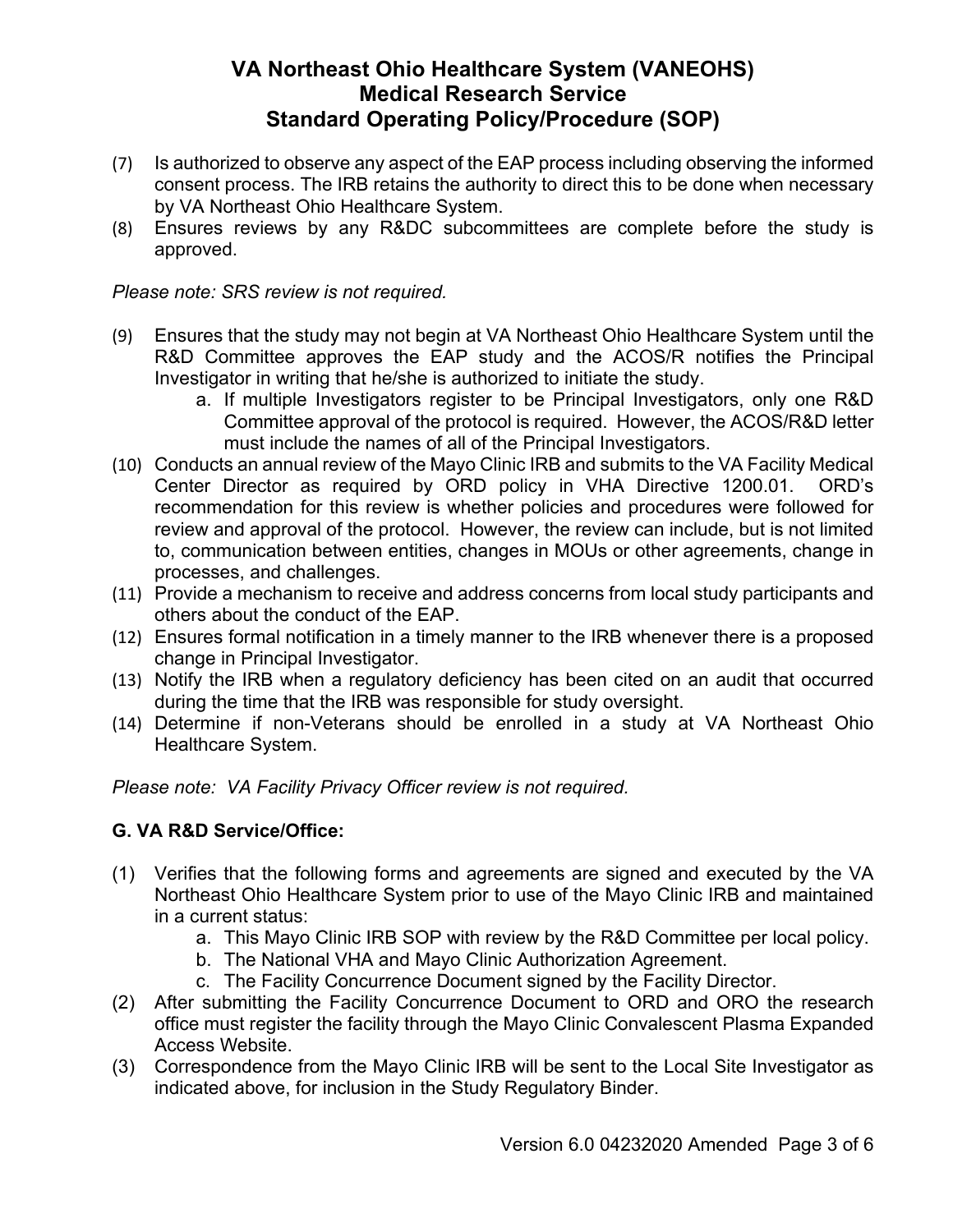- (4) The local investigator will and deliver copies of the documents to the R&DC coordinator who will, as appropriate, triage documents to oversight committees and oversight officials for action and maintain project files.
- (5) Ensure notification of the Research Compliance Officer (RCO) of the signed authorization agreement and this supplemental SOP including IRB specific reporting mechanisms.
- (6) In the event of a change in the PI, ensures coordination with the departing Local Site Investigator, the sponsor and the IRB. Notifies the R&D office and coordinates with the new PI a transfer of the approved study, after the R&D office confirms that the proposed new PI has the appropriate credentials to proceed as PI.
- (7) Manage evaluation of financial conflict of interest.
- (8) Provides tracking for protocols and correspondence.
- (9) Promptly updates SOPs for changes in the IRB requirements and inform the research community affected.
- (10) Maintains current FWA and access to a copy of the current IRB roster.
- (11) Reviews documentation received by the Mayo Clinic IRB. Is not required to receive Mayo Clinic IRB minutes or report Mayo Clinic IRB roster changes. Minutes are provided to VA medical facilities upon request if needed.

### **VA Privacy and Information System Security Officers:**

- (1) The local PO review is not required.
- (2) Local ISSO review is not required. The Office of Information Security Research Support Division ISSO review has certified that certify that protocol meets VA security requirements and other regulatory requirements for access, maintenance, transmission, and storage of VA research data. This documentation is located on the ORD COVID-19 SharePoint Site in the Expanded Access convalescent plasma folder at https://dvagov.sharepoint.com/sites/vacovhacomm/admin/projects/covid19.

### **Research Compliance Officers Responsibilities:**

The RCO is not required to audit the Expanded Access Protocol.

### **Local Principal Investigator (PI) Responsibilities:**

- (1) Register as a local Physician/PI in the Mayo Clinic Convalescent Plasma Expanded Access Website.
- (2) Ensure that study staff have been appropriately credentialed and privileged as applicable and have completed all required IRB and VA training in the protection of human subjects.
- (3) Ensure all study staff changes are reported to the R&D Committee at continuing review. PI changes must be submitted to the R&DC and approved prospectively.
- (4) Submit a completed/signed Conflict of Interest Disclosure for investigators. VA Northeast Ohio Healthcare System COI procedures are detailed in Medical Center Policy 151-014 "Research Service Financial Conflict of Interest."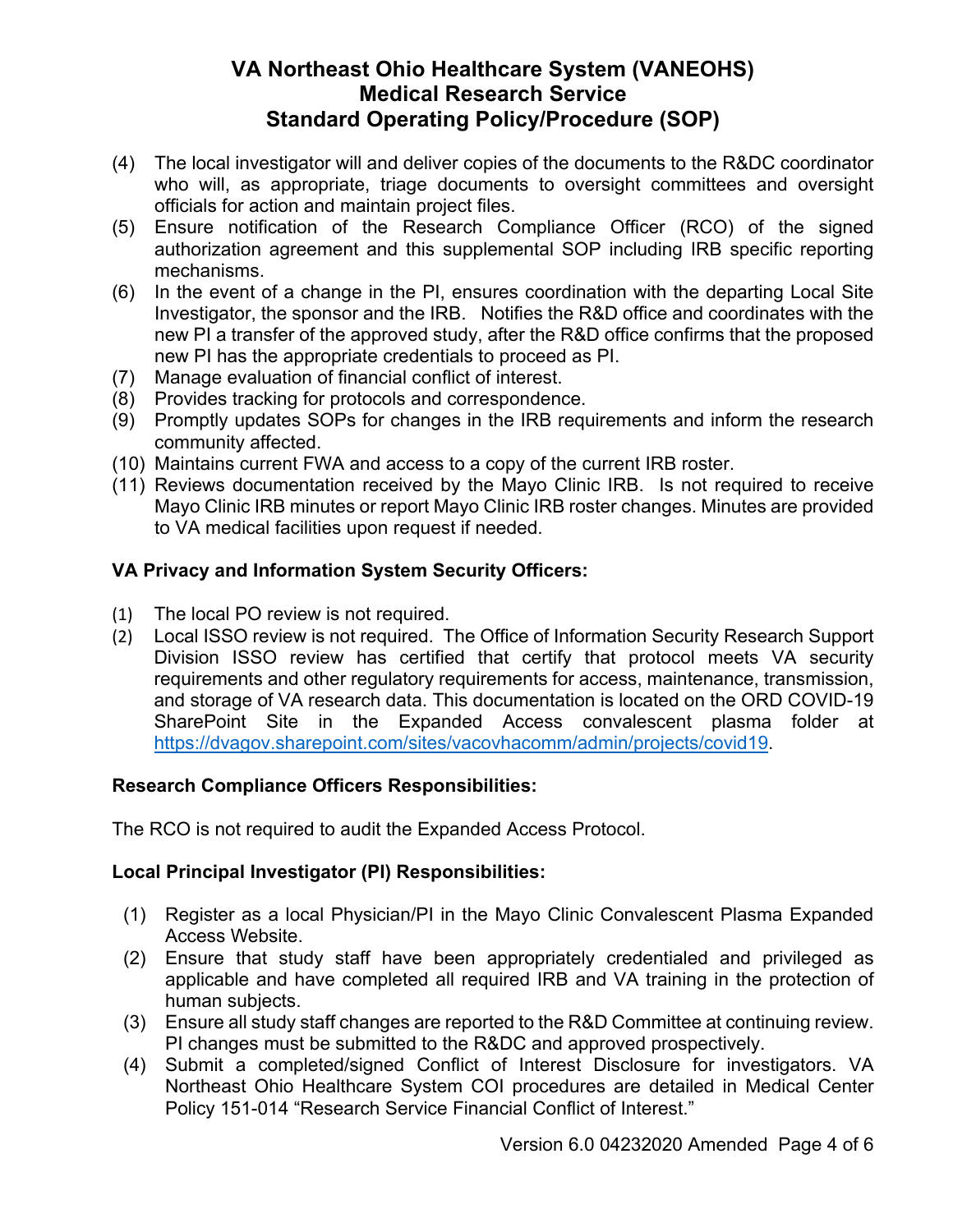- (5) Ensure non-Veterans are not enrolled without approval by the R&D Committee.
- (6) Ensure that the IRB-approved VA Informed Consent Addendum is attached to the Mayo IRB approved primary informed consent documents and HIPAA authorization when presented to and signed by participants. The authorization is embedded in the informed consent and no additional HIPAA authorization is required.
	- a. A coversheet may be used to add: Local site name; Local physician/PI name; Local IRB and/or research advocate phone number and/or additional contact information; Local instructions unique to the center and research operations; Unique identifying information i.e., bar code that allow you to assist the physician/PI in tracking the consent forms and maintaining storage, digitally or in paper; Additional language which does not alter the risk/benefits section or the main consent language in any material manner. For COVID-19 EAP ensure VHA ORD guidance on informed consent is followed. Guidance is located on the ORD COVID-19 SharePoint site.
- (7) If an exception from informed consent is obtained as approved by the Mayo Clinic IRB for this expanded access program, ensures that all documentation requirements are met as per 21 CFR 50.23, including:
	- a. Ensure the second physician puts a note in the patient's medical record indicating their concurrence of the patient participating in the expanded access program by Mayo Clinic.
	- b. Ensures informing the patient or the LAR, as time progresses, of the patient's enrollment in the study and answer their questions.
- (8) Ensure patient eligibility and program procedures are followed appropriately.
- (9) Register eligible and consented patients into the Mayo Clinic program website.
- (10) Write progress notes as appropriate.
- (11) Investigate and notify the Mayo Clinic IRB and R&DC per the reporting requirements described in the Mayo Clinic IRB "Submitting a Reportable Event to the IRB" policy upon becoming aware of any complaints from subjects or others, unanticipated problems involving risks to subjects or others; serious adverse events (whether anticipated or unanticipated; whether related or unrelated to the research); suspension or termination of activities; serious or continuing noncompliance; protocol deviations; and privacy or information security incidents encountered in VA human subjects research.
- (12) Responsible for proposing/preparing a management/remediation plan to the R&DC and the IRB for local potential unanticipated problems and possible serious or continuing noncompliance.
- (13) Maintain a regulatory file for the study under IRB purview as per local institution and sponsor policy.
- (14) Ensuring that study-related information from the Mayo Clinic IRB is communicated to the VA facility.
- (15) Notify the IRB if a subject becomes incarcerated during participation in a study.
- (16) Notify the IRB if a female subject becomes pregnant during her participation in a study.
- (17) Maintain compliance with state, local, or institutional requirements related to the protection of human subjects.